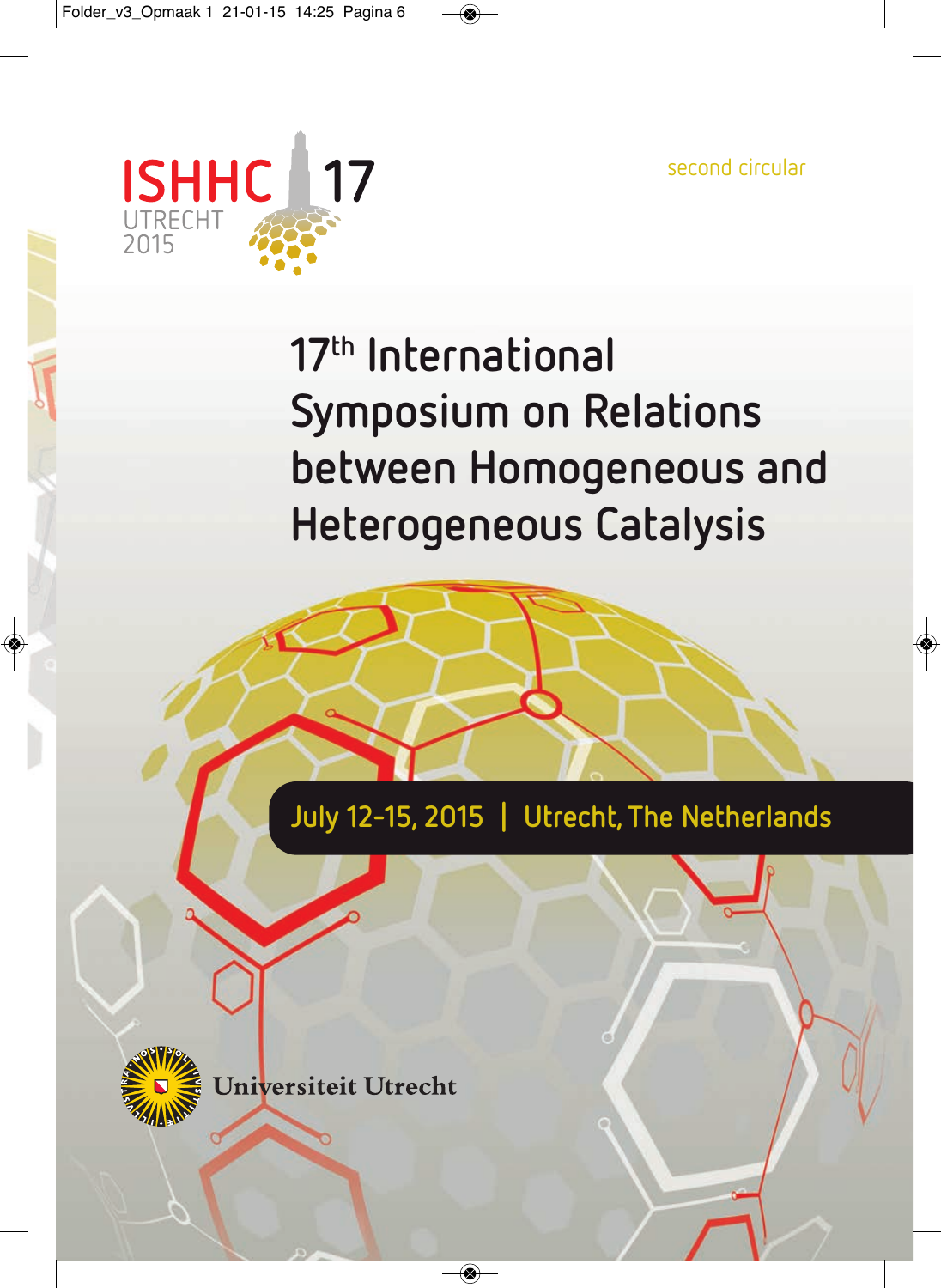### **Invitation**

Utrecht University and the Catalysis Centre Utrecht have the pleasure to invite you to the 17<sup>th</sup> International Symposium on Relations between Homogeneous and Heterogeneous Catalysis. The symposium will be held from July 12-15, 2015, in Utrecht, a beautiful historic city in the Netherlands. We hope to welcome all of you who are interested in the molecular aspects of heterogeneous and homogeneous catalysis and in the latest scientific developments at the interface of these two disciplines.





Following the tradition of the preceding ISHHC conferences, ISHHC17 will bring together scientists working at the forefront of the disciplines of homogeneous and heterogeneous catalysis.



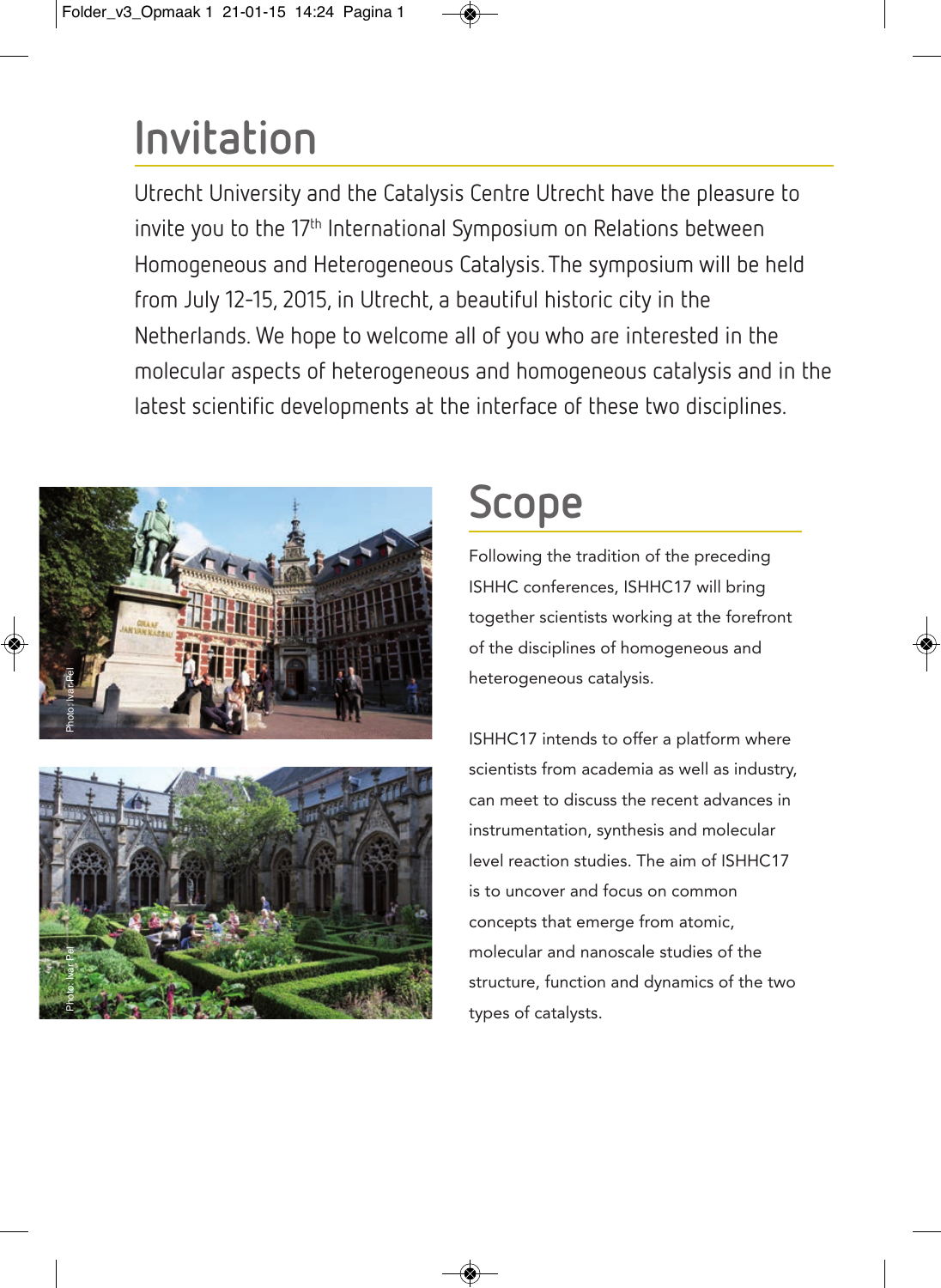## **Invited Speakers**

| Matthias Beller     | (Leibniz Institute for Catalysis, Germany)                 |
|---------------------|------------------------------------------------------------|
| Peng Chen           | (Cornell University, USA)                                  |
| Peter Crozier       | (Arizona State University, USA)                            |
| Darren Dixon        | (University of Oxford, UK)                                 |
| Chunying Duan       | (Dalian University of Technology, China)                   |
| Lynn Gladden        | (University of Cambridge, UK)                              |
| Frank Glorius       | (University of Münster, Germany)                           |
| Karen Goldberg      | (University of Washington, USA)                            |
| Jan-Dierk Grunwaldt | (Karlsruhe Institute of Technology, Germany)               |
| Jan van Hest        | (Radboud University Nijmegen,                              |
|                     | The Netherlands)                                           |
| Philip Jessop       | (Queen's University, Canada)                               |
| Shu Kobayashi       | (The University of Tokyo, Japan)                           |
| Can Li              | (Chinese Academy of Sciences, China)                       |
|                     | Gianfranco Pacchioni (University of Milano-Bicocca, Italy) |
| Jonas Peters        | (California Institute of Technology, USA)                  |
| Robert Schlögl      | (Fritz Haber Institute of the Max Planck                   |
|                     | Society, Germany)                                          |
| Sven Schneider      | (University of Göttingen, Germany)                         |

#### **Key dates**

| Deadline abstract submission orals   |
|--------------------------------------|
| Notification of acceptance           |
| Deadline abstract submission posters |
| Deadline early registration          |
|                                      |

Registration and abstract submission take place online at www.ishhc17.org.

#### **Abstracts**

Authors are invited to submit an abstract for an oral contribution in the parallel sessions and for poster presentations. Further instructions as well as the abstract template can be found online. A selection will be made from the submitted abstracts for the oral and poster presentations. Accepted abstracts will be published in the (digital) book of abstracts of ISHHC17.

### **Special Issue**

A Special Issue will be published in the journal *Topics in Catalysis*. Speakers will be invited to contribute to the Special Issue.

### **Tentative program**

On Sunday, the symposium will start with an opening ceremony at the St. Martin's Cathedral (Dom Church) in Utrecht city center, followed by the start of the scientific program. Afterwards, a welcome reception will be held in the University Hall and the Pandhof garden and Cloisters of the Dom Church.

The remainder of the scientific program will take place in the Educatorium on the Utrecht University campus, De Uithof.

We are pleased to announce the renowned scientists who confirmed to give an invited lecture. In addition to 8 plenary lectures, the program will consist of parallel sessions with keynote lectures and oral contributions, as well as two poster sessions. During the symposium, also an exhibition of equipment and products related to the field will be held.

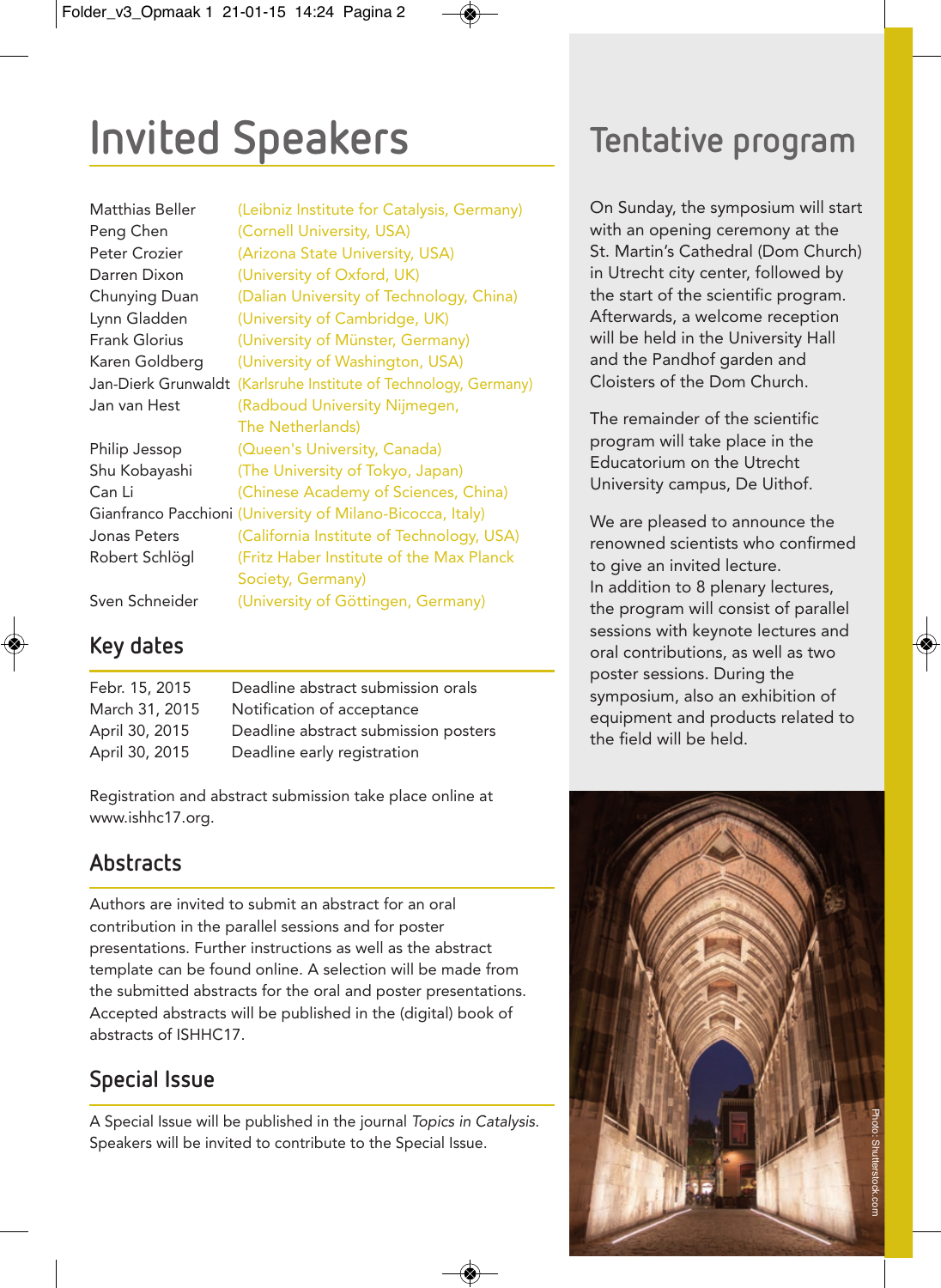### **Organizing Committee**

The ISHHC17 is organized by the Catalysis Centre Utrecht (CCU) of Utrecht University in the Netherlands, with financial support of Utrecht University's Strategic Theme Sustainability. Within the CCU, the research groups 'Organic Chemistry and Catalysis' and 'Inorganic Chemistry and Catalysis' work together on various aspects of homogeneous and heterogeneous catalysis.

B.M. (Bert) Weckhuysen, Inorganic Chemistry and **Catalysis** 

R.J.M. (Bert) Klein Gebbink, Organic Chemistry and **Catalysis** 

P.C.A. (Pieter) Bruijnincx, Inorganic Chemistry and **Catalysis** 

M.F.A. (Monique) Lamers, Inorganic Chemistry and **Catalysis** 

Please contact the conference secretariat of ISHHC17 or the website for more information and updates: +31 (0)6 288 344 62 E-mail: ishhc17@uu.nl www.ishhc17.org

### **Parallel Sessions**

#### General Session

Covering all contributions that fall within the broad scope of the symposium; dealing with those subjects not directly addressed by the four topical sessions.

Chaired by Bert Weckhuysen, Bert Klein Gebbink and Pieter **Bruijnincx** 

#### Advanced Tools for Catalysis

Focusing on experimental and theoretical tools that allow the investigation of catalytic phenomena down to the single atom and single molecule level, often under conditions very close to those of practical relevance.

Chaired by Bert Weckhuysen, Suzanne Blum (University of California, Irvine) and Maarten Roeffaers (KU Leuven)

#### Complexity and Cooperativity in Catalysis

Highlighting the latest developments in catalytic reactions, in which multiple different substrates or different catalyst components take part, avoiding the isolation of intermediate reaction products and increasing process chemo/regio/ enantioselectivity.

Chaired by Bert Klein Gebbink, Bas de Bruin (University of Amsterdam) and Masaya Sawamura (Hokkaido University)

#### Hybrid Approaches to Catalysis

Covering atomically or molecularly defined supported catalysts, offering the potential of better control over the elementary steps in the catalytic process and the promise of rational catalyst design.

Chaired by Pieter Bruijnincx, Kuiling Ding (Chinese Academy of Sciences) and Justin Notestein (Northwestern University)

#### Reaction and Separation Technology

Dealing with the broader aspects of catalytic engineering, this session aims to highlight the intimate interplay between molecular, microscopic and macroscopic engineering for the purpose of catalysis.

Chaired by Eelco Vogt (Utrecht University/Albemarle), Christopher Hardacre (Queen's University Belfast) and Walter Leitner (RWTH Aachen)

For a more extensive description of the scope of the topical sessions, please visit the website.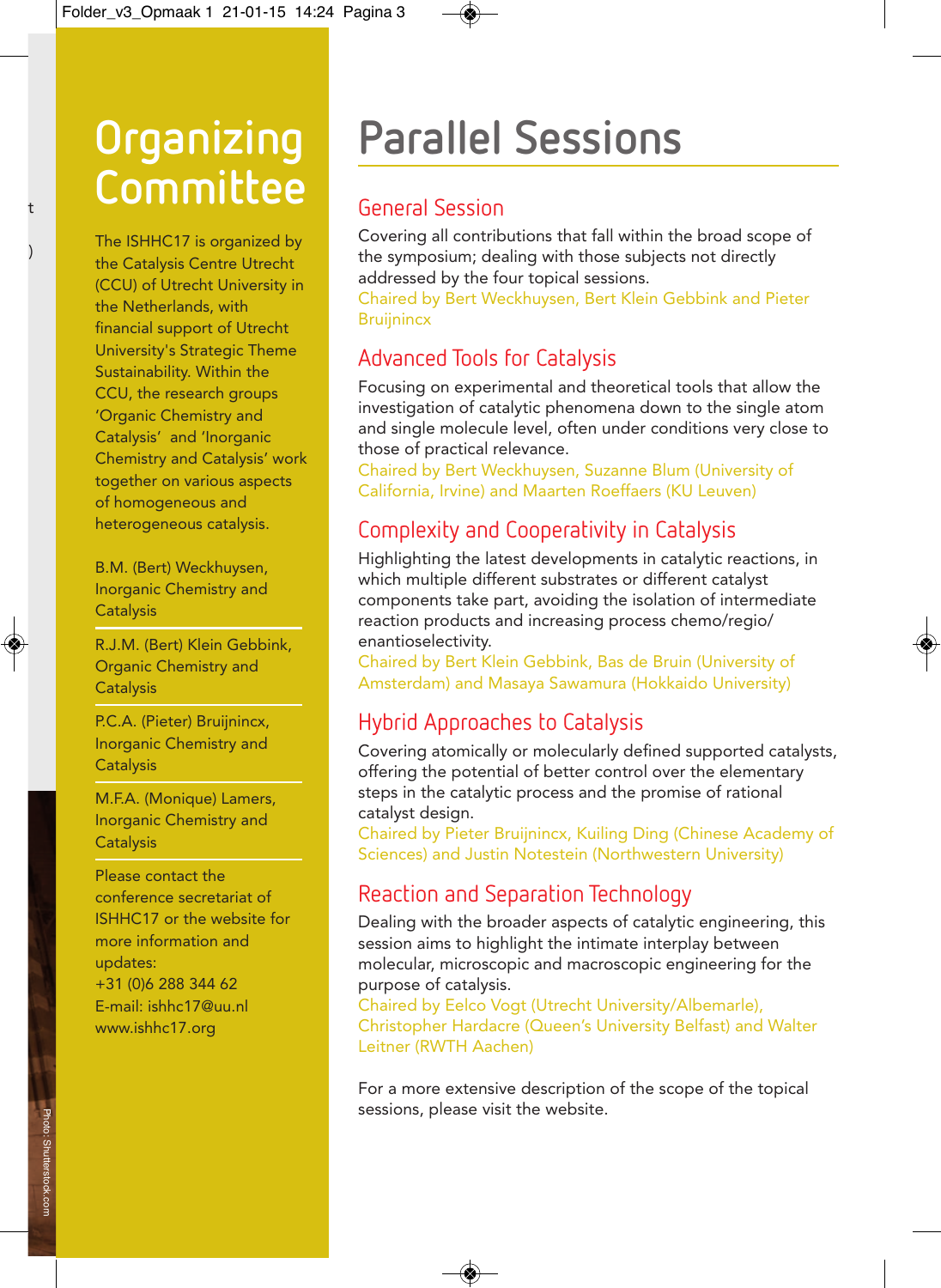

The conference will take place in Utrecht, a historic and beautiful city in the center of the Netherlands. Utrecht University, founded in 1636 is inextricably linked with the city, with many historical locations downtown and a modern University campus, called De Uithof (also known as Utrecht Science Park). After the opening ceremony in the city center, the symposium will continue in the Educatorium, a modern conference facility of architectural fame at De Uithof.

Utrecht can be easily reached via several routes, most conveniently via Amsterdam Schiphol Airport, which is served by all major international airlines. Utrecht is only 30 minutes away by train or 45 minutes by car.

# **Location & Venue** The city center of Utrecht<br> **Location & Venue** in The Netherlands